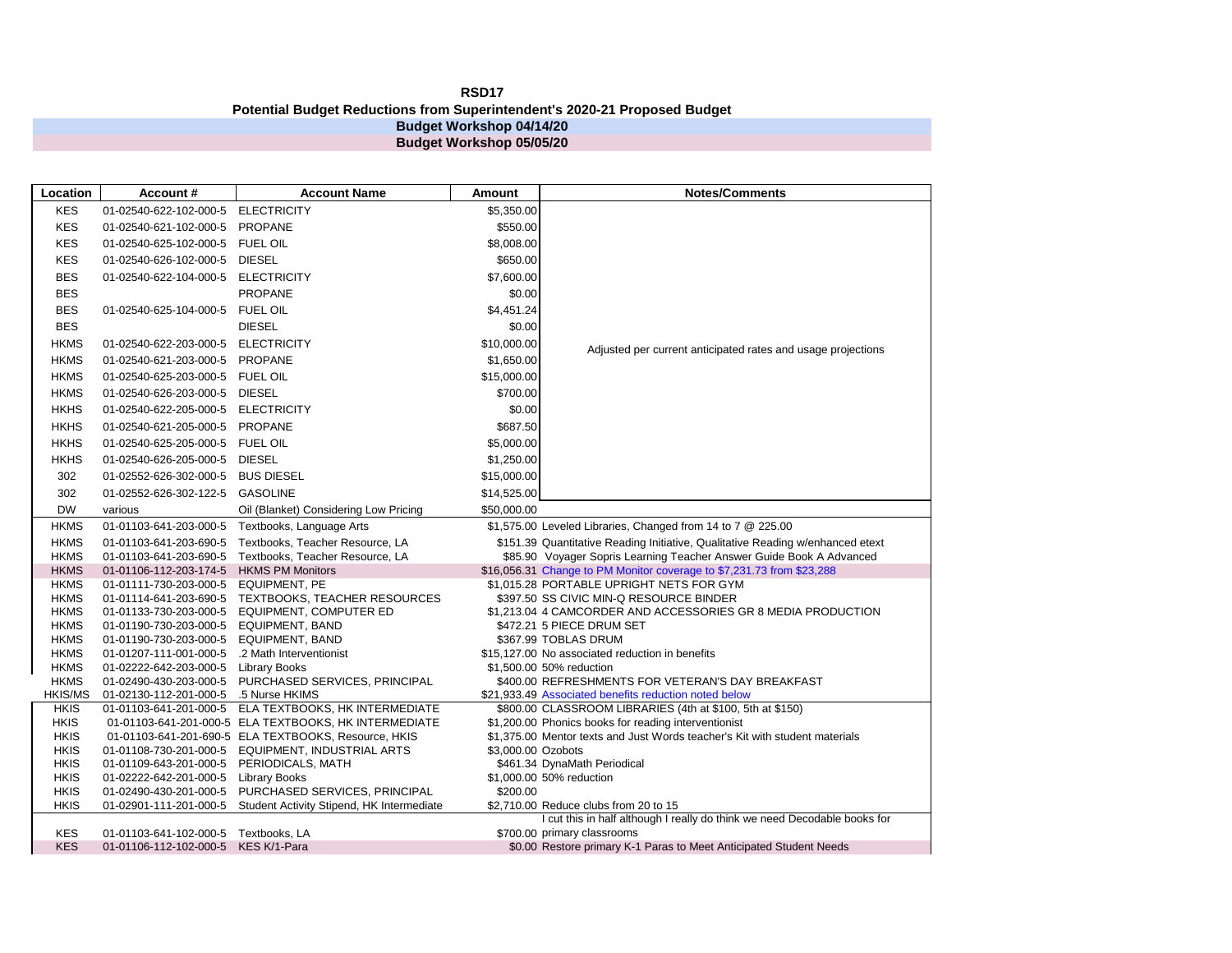| <b>KES</b>     | 01-01106-730-102-000-5                           | Preschool playground                                   |                      | \$61,377.00 Hold off on moving preK to KES from BES                                  |  |  |
|----------------|--------------------------------------------------|--------------------------------------------------------|----------------------|--------------------------------------------------------------------------------------|--|--|
| <b>KES</b>     | 01-01109-641-102-690-5                           | Textbooks, Math, Resource                              |                      | \$1,000.00 Daily Math Fluency Kits (\$ for one kit in grade K and one kit in grade 3 |  |  |
| <b>KES</b>     | 01-0222-642-102-000-5                            | <b>Library Books</b>                                   |                      | \$2,000.00 50% reduction                                                             |  |  |
| <b>KES/BES</b> | 01-02222-112-104-000-5                           | Elem Library Coordinator                               |                      | \$31,125.36 1 LMC to be shared across BES/KES; benefits reduction noted below        |  |  |
| <b>BES</b>     | 01-01103-641-104-000-5                           | Textbooks, LA                                          |                      | \$700.00 new leveled/decodable texts-reduced by \$300                                |  |  |
| <b>BES</b>     | 01-01103-641-104-000-5                           | Textbooks, LA                                          |                      | \$478.84 reduced special education requests for decodable texts by 1/2               |  |  |
| <b>BES</b>     | 01-01106-112-104-000-5                           | BES 1 K/1-Paras                                        |                      | \$0.00 Restore primary K-1 Paras to Meet Anticipated Student Needs                   |  |  |
|                |                                                  |                                                        |                      | TouchMath kit for DLP use (would want confirmation from Kris L. that we can          |  |  |
| <b>BES</b>     |                                                  | 01-01109-641-104-690-5 Textbooks, Math, Resource       |                      | \$1,939.00 go without this resource for another year)                                |  |  |
|                |                                                  |                                                        |                      | Daily Math Fluency Kits-reduced to purchase only 2 kits for grade 2 and 2 kits       |  |  |
| <b>BES</b>     | 01-01109-641-104-690-5                           | Textbooks, Math, Resource                              |                      | \$2,097.48 for K (grade 1 has some kits and grade 3 can wait)                        |  |  |
| BES            | 01-011103-641-104-000-5 Textbooks, Language Arts |                                                        |                      | \$150.00 reduction of 1 section-budgeted on current not projected sections           |  |  |
| <b>BES</b>     | 01-01114-643-104-000-5                           | Periodicals, Social Studies                            |                      | \$109.25 Scholastic Let's Find Out (projected 4 sections-budgeted for current 5)     |  |  |
| <b>BES</b>     | 01-01114-643-104-000-5                           | Periodicals, Social Studies                            |                      | \$144.33 Scholastic Storyworks Jr. (projected 4 sections-budget for current 5)       |  |  |
| <b>BES</b>     | 01-02222-642-104-000-5                           | <b>Library Books</b>                                   |                      | \$2,000.00 50% reduction                                                             |  |  |
| <b>HKHS</b>    |                                                  |                                                        |                      | \$3,500.00 Board does not fund any other field trips; Fieldtrip MAY still to occur   |  |  |
| <b>HKHS</b>    | 0-102901-580-205-551-5<br>01-01101-730-205-000-5 | <b>STN Field Trip</b><br>New Equipment, Art            |                      | \$5,436.90 Drawing/Photo Tables                                                      |  |  |
| <b>HKHS</b>    |                                                  |                                                        |                      |                                                                                      |  |  |
|                | 01-01103-641-205-000-5                           | Textbooks, English                                     |                      | \$1,000.00 Books for the school year                                                 |  |  |
| <b>HKHS</b>    | 01-01104-690-205-000-5                           | Other Supply, Health                                   |                      | \$627.00 Various supplies                                                            |  |  |
| <b>HKHS</b>    | 01-01105-322-205-000-5                           | Professional Dev, WL                                   |                      | \$1,150.00 AP French training                                                        |  |  |
| <b>HKHS</b>    | 01-01105-641-205-000-5                           | Textbooks, WL                                          |                      | \$303.00 Mundo Real 1, 2, 3                                                          |  |  |
| <b>HKHS</b>    | 01-01105-690-205-000-5                           | Other Supply, WL                                       |                      | \$750.00 WL Videos and Posters                                                       |  |  |
| <b>HKHS</b>    | 01-01105-810-205-000-5                           | Dues and Fees, WL                                      |                      | \$120.00 COLT Memberships                                                            |  |  |
| <b>HKHS</b>    | 01-01106-111-205-199-5                           | Internship Coordinator                                 | \$5,795.00 Stipend   |                                                                                      |  |  |
| <b>HKHS</b>    | 01-01108-730-205-000-5                           | New Equipment, Tech Ed                                 |                      | \$5,200.00 CNC Router                                                                |  |  |
| <b>HKHS</b>    | 01-01109-690-205-000-5                           | Other Supply, Math                                     |                      | \$1,200.00 TI Graphing Calculators                                                   |  |  |
| <b>HKHS</b>    | 01-01110-111-205-000-5                           | .2 FTE Band                                            |                      | \$11,000.00 estimated savings (adjusted since 3.31.20)                               |  |  |
| <b>HKHS</b>    |                                                  | <b>Certified Staffing</b>                              | \$37,958.00          |                                                                                      |  |  |
| <b>HKHS</b>    | 01-01110-695-205-000-5                           | Software, Music                                        |                      | \$260.00 Soundtrap Music Pro Software                                                |  |  |
| <b>HKHS</b>    | 01-01111-690-205-000-5                           | Other Supply, Physical Education                       |                      | \$1,062.00 Various supplies                                                          |  |  |
| <b>HKHS</b>    | 01-01111-730-205-000-5                           | New Equipment, Tech Ed                                 |                      | \$849.00 Optic Strapless Heart Rate System                                           |  |  |
| <b>HKHS</b>    | 01-01113-695-205-000-5                           | Software, Science                                      | \$3,045.00 Gizmo     |                                                                                      |  |  |
| <b>HKHS</b>    | 01-01113-730-205-000-5                           | New Equipment, Science                                 |                      | \$2,460.00 Science Lab Tables                                                        |  |  |
| <b>HKHS</b>    | 01-01114-641-205-000-5                           | <b>Textbooks, Social Studies</b>                       |                      | \$8,346.25 Psychology Books                                                          |  |  |
| <b>HKHS</b>    | 01-01190-430-205-000-5                           | Purchase Service, Band                                 |                      | \$200.00 Repairs for instruments throughout school year                              |  |  |
| <b>HKHS</b>    | 01-02210-322-205-000-5                           | Professional Dev, HKHS                                 |                      | \$500.00 ATOMIC Conference                                                           |  |  |
| <b>HKHS</b>    | 01-02222-111-205-174-5                           | <b>HKHS Library After Hours</b>                        |                      | \$1,200.00 Reduced hours from 12.5 per week to 11                                    |  |  |
| <b>HKHS</b>    | 01-02222-642-205-000-5                           | Library Books, Library                                 |                      | \$2,500.00 50% reduction                                                             |  |  |
| <b>HKHS</b>    | 01-02222-643-205-000-5                           | Periodicals, Library                                   |                      | \$500.00 Magazines                                                                   |  |  |
| <b>HKHS</b>    | 01-02222-695-205-000-5                           | Software, Library                                      |                      | \$1,700.00 Nearpod Software                                                          |  |  |
| <b>HKHS</b>    | 01-02222-730-205-000-5                           | New Equipment, Library                                 |                      | \$1,757.17 Tables for Library                                                        |  |  |
| <b>HKHS</b>    | 01-02223-430-205-000-5                           | Purchase Service, AV                                   | \$350.00 Awards      |                                                                                      |  |  |
| <b>HKHS</b>    | 01-02223-730-205-000-5                           | New Equipment, AV                                      |                      | \$400.00 Field Camera                                                                |  |  |
| <b>HKHS</b>    | 01-02540-730-205-550-5                           | <b>Field Equipment</b>                                 |                      | \$4,500.00 Foul Line and bases, rubbers, nets, goals etc.                            |  |  |
| <b>HKHS</b>    | 01-02901-111-205-000-5                           | <b>Student Activity Stipend</b>                        |                      | <b>Unified Sports Coaches</b>                                                        |  |  |
| <b>HKHS</b>    | 01-02901-112-205-400-5                           | Salaries, Athletic Security                            |                      | \$2,000.00 Athletic Security                                                         |  |  |
| <b>HKHS</b>    | 01-02901-331-205-000-5                           | Officials, Athletics                                   | \$8,700.00 Officials |                                                                                      |  |  |
| <b>HKHS</b>    | 01-02901-690-205-000-5                           | Athletics, Supplemental Supply                         | \$8,500.00 Uniforms  |                                                                                      |  |  |
| <b>HKHS</b>    | 01-02901-695-205-000-5                           | Software, Athletics                                    |                      | \$2,897.01 Hudl Software                                                             |  |  |
| <b>HKHS</b>    | 01-02901-730-205-000-5                           | New Equipment, Athletics                               |                      | \$4,510.00 Ice Machine                                                               |  |  |
| <b>HKHS</b>    | 01-02901-730-205-000-5                           | New Equipment, Athletics                               |                      | \$13,144.80 Wrestling Mats                                                           |  |  |
| <b>HKHS</b>    | 01-02901-730-205-000-5                           | New Equipment, Athletics                               |                      | \$1,820.00 Cheer Mats                                                                |  |  |
| <b>DW</b>      | 01-02520-112-606-045-5                           | Contract negotiations                                  | \$12,500.00          |                                                                                      |  |  |
| <b>DW</b>      | 01-02540-121-606-000-5                           | Substitute Custodial                                   | \$5,000.00           |                                                                                      |  |  |
| <b>DW</b>      | 01-02490-121-606-000-5                           | <b>Substitiute Clerical</b>                            | \$1,000.00           |                                                                                      |  |  |
| <b>DW</b>      |                                                  | 01-01106-121-111-121-501 Substittute Teachers, LT Subs | \$15,000.00          |                                                                                      |  |  |